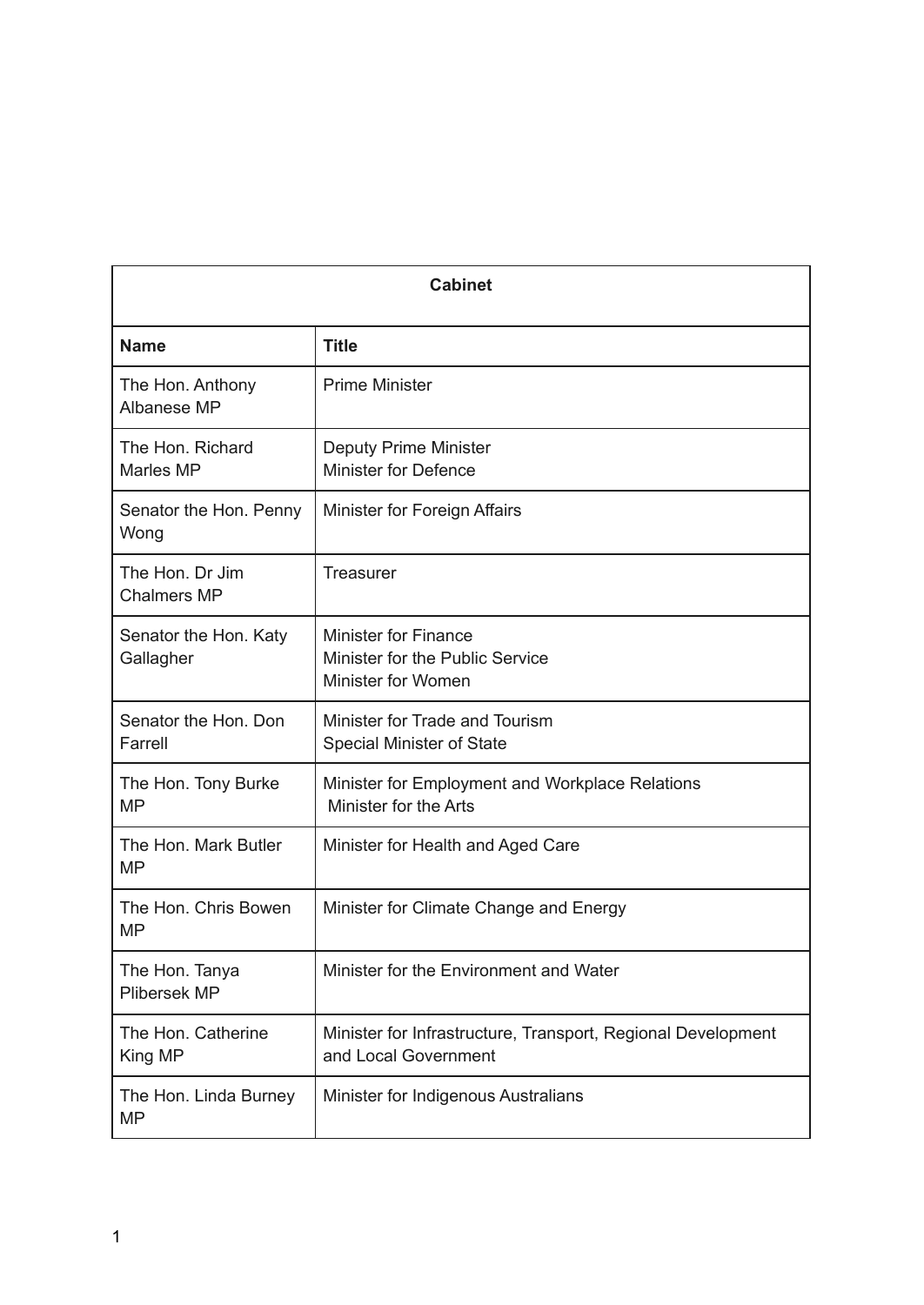| The Hon. Amanda<br><b>Rishworth MP</b> | <b>Minister for Social Services</b>                                                              |
|----------------------------------------|--------------------------------------------------------------------------------------------------|
| The Hon. Bill Shorten<br><b>MP</b>     | Minister for the National Disability Insurance Scheme<br><b>Minister for Government Services</b> |
| The Hon. Mark Dreyfus<br>QC MP         | <b>Attorney-General Cabinet Secretary</b>                                                        |
| The Hon. Brendan<br>O'Connor MP        | Minister for Skills and Training                                                                 |
| The Hon. Jason Clare<br><b>MP</b>      | <b>Minister for Education</b>                                                                    |
| The Hon. Julie Collins<br><b>MP</b>    | Minister for Housing<br><b>Minister for Homelessness</b><br><b>Minister for Small Business</b>   |
| Michelle Rowland MP                    | <b>Minister for Communications</b>                                                               |
| Madeleine King MP                      | <b>Minister for Resources</b><br>Minister for Northern Australia                                 |
| <b>Senator Murray Watt</b>             | Minister for Agriculture, Fisheries and Forestry<br>Minister for Emergency Management            |
| <b>Ed Husic MP</b>                     | Minister for Industry and Science                                                                |
| Clare O'Neil MP                        | <b>Minister for Home Affairs</b><br>Minister for Cyber Security                                  |

| <b>Outer Ministry</b> |                                                                                         |  |
|-----------------------|-----------------------------------------------------------------------------------------|--|
| <b>Name</b>           | <b>Title</b>                                                                            |  |
| Matt Keogh MP         | Minister for Veterans' Affairs<br>Minister for Defence Personnel                        |  |
| Pat Conroy MP         | Minister for Defence Industry<br>Minister for International Development and the Pacific |  |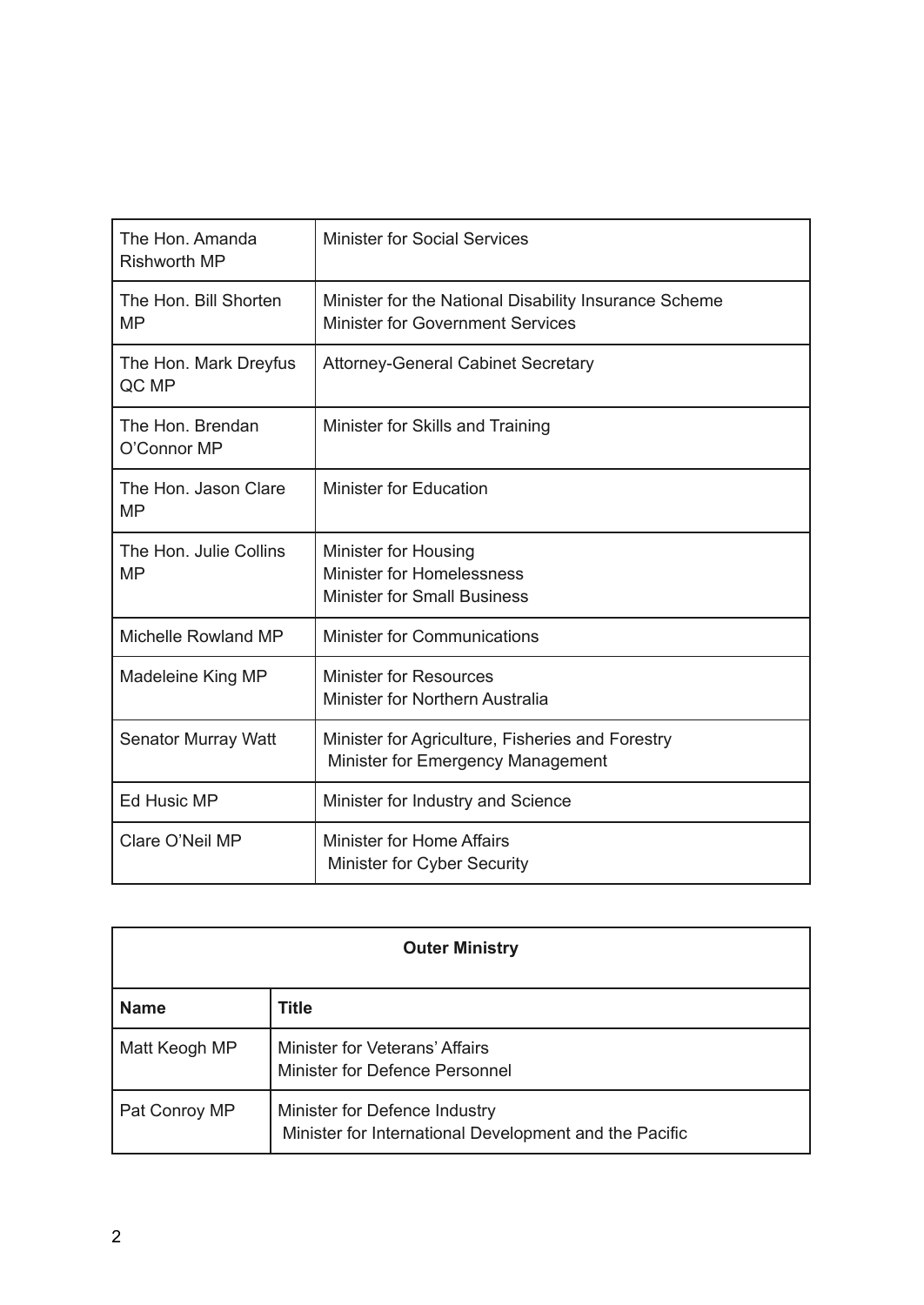| Stephen Jones<br><b>MP</b> | <b>Assistant Treasurer</b><br><b>Minister for Financial Services</b> |
|----------------------------|----------------------------------------------------------------------|
| Andrew Giles MP            | Minister for Immigration, Citizenship and Multicultural Affairs      |
| Anne Aly MP                | Minister for Early Childhood Education<br>Minister for Youth         |
| Anika Wells MP             | Minister for Aged Care<br>Minister for Sport                         |
| Kristy McBain MP           | Minister for Regional Development, Local Government and Territories  |

| <b>Assistant Ministers</b>             |                                                                                                                                 |  |
|----------------------------------------|---------------------------------------------------------------------------------------------------------------------------------|--|
| <b>Name</b>                            | <b>Title</b>                                                                                                                    |  |
| The Hon. Justine Elliot<br><b>MP</b>   | <b>Assistant Minister for Social Services</b><br>Assistant Minister for the Prevention of Family Violence                       |  |
| The Hon. Matt<br>Thistlethwaite MP     | <b>Assistant Minister for Defence</b><br><b>Assistant Minister for Veterans'</b><br>Affairs Assistant Minister for the Republic |  |
| The Hon. Dr Andrew<br>Leigh MP         | Assistant Minister for Competition, Charities and Treasury                                                                      |  |
| <b>Patrick Gorman MP</b>               | Assistant Minister to the Prime Minister                                                                                        |  |
| Senator Jenny<br><b>McAllister</b>     | Assistant Minister for Climate Change and Energy                                                                                |  |
| <b>Senator Carol Brown</b>             | Assistant Minister for Infrastructure and Transport                                                                             |  |
| <b>Ged Kearney MP</b>                  | Assistant Minister for Health and Aged Care                                                                                     |  |
| Emma McBride MP                        | <b>Assistant Minister for Mental Health</b><br>Assistant Minister for Rural and Regional Health                                 |  |
| Senator Malarndirri<br><b>McCarthy</b> | Assistant Minister for Indigenous Australians Assistant Minister<br>for Indigenous Health                                       |  |